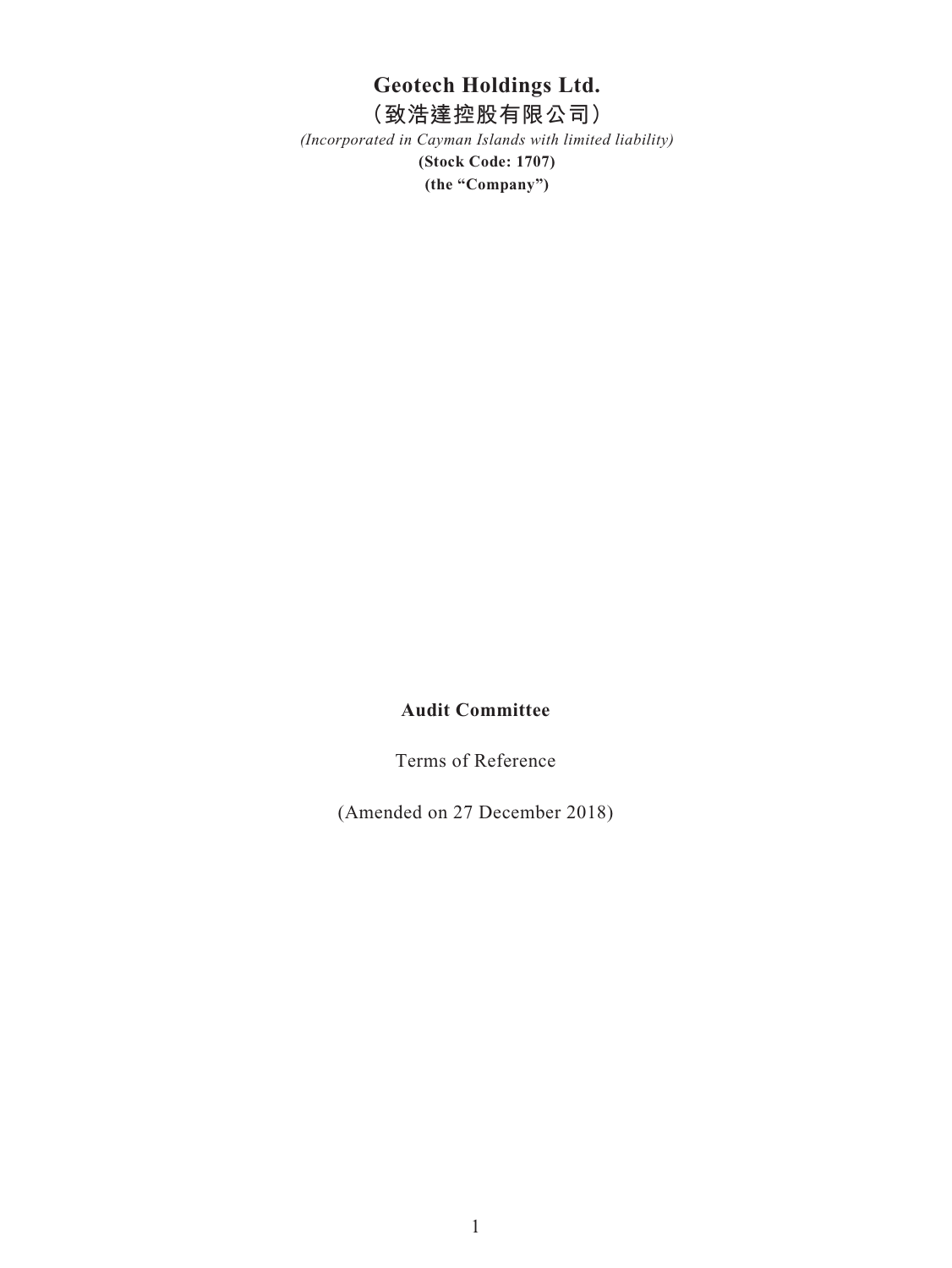#### **CONSTITUTION**

1. The Audit Committee was established by resolutions of the board of directors of the Company (the "**Board**", and each director of the Board, a "**Director**") on 21 September 2017.

# **MEMBERSHIP**

- 2. The members of the Audit Committee shall be appointed by the Board from amongst the nonexecutive Directors only and shall consist of not less than three members, at least one of whom is an independent non-executive director with appropriate professional qualifications or accounting or related financial management expertise as required under Rule 3.10(2) of the Rules Governing the Listing of Securities on the Stock Exchange of Hong Kong Limited (the "**Listing Rules**"). A majority of whom should be independent non-executive Directors. The quorum of an Audit Committee meeting shall be any two members of the Audit Committee one of whom must be independent non-executive Director.
- 3. A former partner of the Company's existing auditing firm shall be prohibited from acting as a member of the Audit Committee for a period of two years from the date of his ceasing:
	- (a) to be a partner of the firm; or
	- (b) to have any financial interest in the firm, whichever is the later.
- 4. The chairman of the Audit Committee shall be appointed by the Board and should be an independent non-executive Director.
- 5. The term of office of a member of the Audit Committee shall be determined by the Board.

## **ATTENDANCE AT MEETINGS**

6. The chief financial officer, financial controller, the head of internal audit (if any) of the Company and representatives of the external auditors shall normally attend meetings. However, at least once a year the Audit Committee shall meet with the external and internal auditors without the executive Directors present.

## **FREQUENCY AND PROCEDURE OF MEETINGS**

- 7. Unless otherwise stated herein, the meetings of the Audit Committee are governed by the provisions regulating the meetings and proceedings of Directors in the Company's articles of association.
- 8. Meetings shall be held not less than twice a year or more frequently if the Audit Committee determines it to be necessary. The external auditors may request a meeting if they consider that one is necessary. Meetings may be conducted by way of telephone or other electronic means.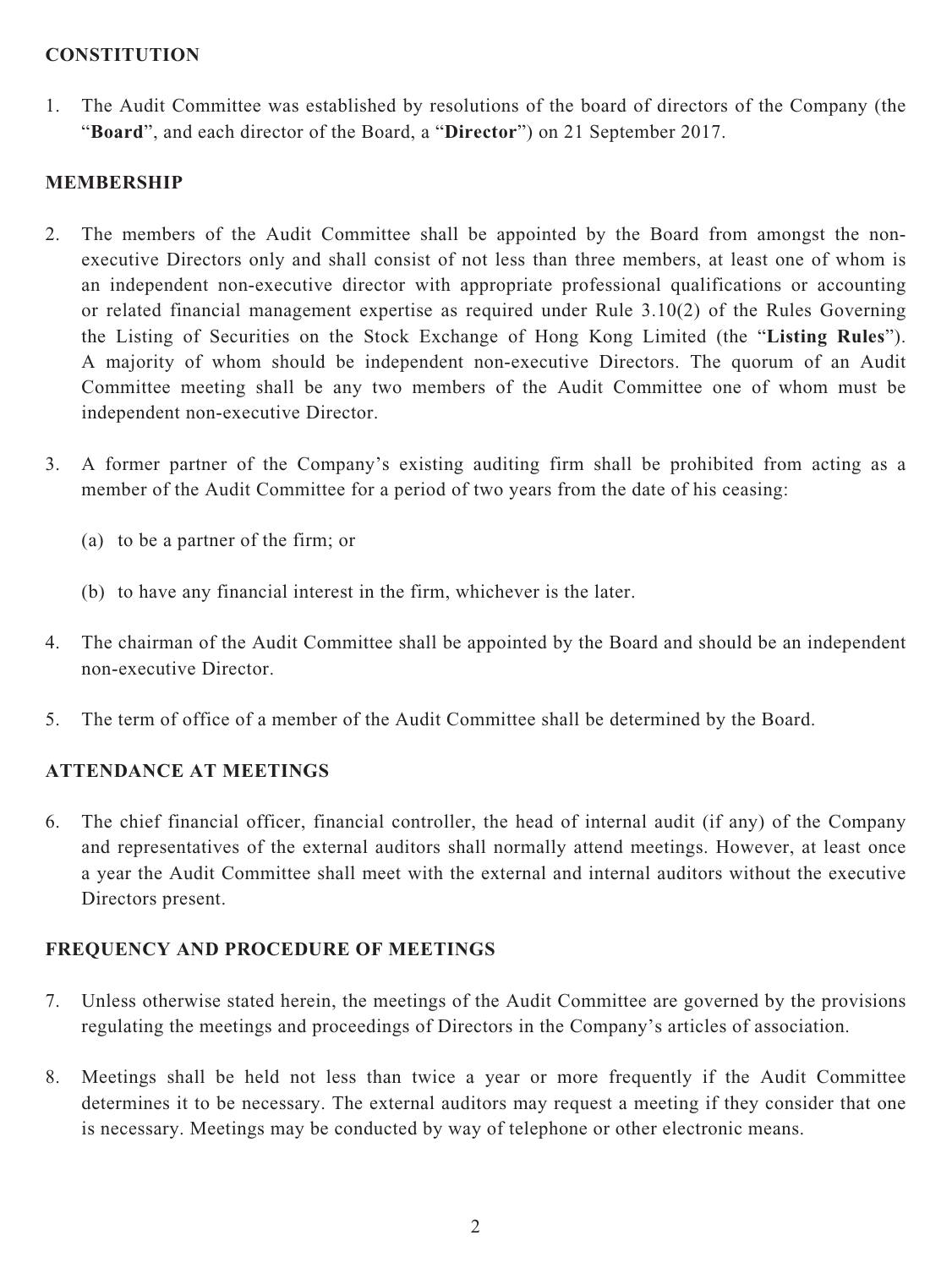- 9. The secretary of the Audit Committee shall be the company secretary of the Company or his/her appointed delegate.
- 10. An agenda and any accompanying Committee papers should be sent in full to all members of the Audit Committee in a timely manner and at least three days before the proposed date of a meeting of the Audit Committee (or other agreed period).
- 11. The Company is obliged to supply the members of the Audit Committee with adequate information, in a timely manner, in order to enable them to make informed decisions. Where more detailed and complete information is requested from the senior management, the respective Director shall make further inquiries if needed. The Board or individual director(s) could contact the senior management individually and independently.

#### **ANNUAL GENERAL MEETING**

- 12. The chairman of the Audit Committee shall attend the Company's annual general meeting and be prepared to respond to any shareholder's questions on the Audit Committee's activities.
- 13. If the chairman of the Audit Committee is unable to attend an annual general meeting of the Company, he shall arrange for another member of the Audit Committee, or failing this, his duly appointed delegate, to attend in his place. Such person shall be prepared to respond to any shareholder's questions on the Audit Committee's activities.

#### **AUTHORITY**

- 14. The Audit Committee is authorised by the Board to seek any information it requires from any employee and all employees are directed to co-operate with any request made by the Audit Committee. It is also authorised by the Board to investigate any activity mentioned in these terms of reference or otherwise affecting the integrity of the Company.
- 15. The Audit Committee is authorised by the Board to obtain outside independent professional advice, at the Company's expense, and to secure the attendance of outsiders with relevant experience and expertise if it considers this necessary. The Audit Committee shall be exclusively responsible for establishing the selection criteria, selecting, appointing and setting the terms of reference for any external auditors who advise the Audit Committee.
- 16. The Audit Committee is authorised by the Board to review the effectiveness of the Company's and its subsidiaries' internal control systems, covering all material controls, including financial, operational and compliance controls and risk management functions including financial, business, operational and other risks of the Company and its subsidiaries to undertake any related investigations.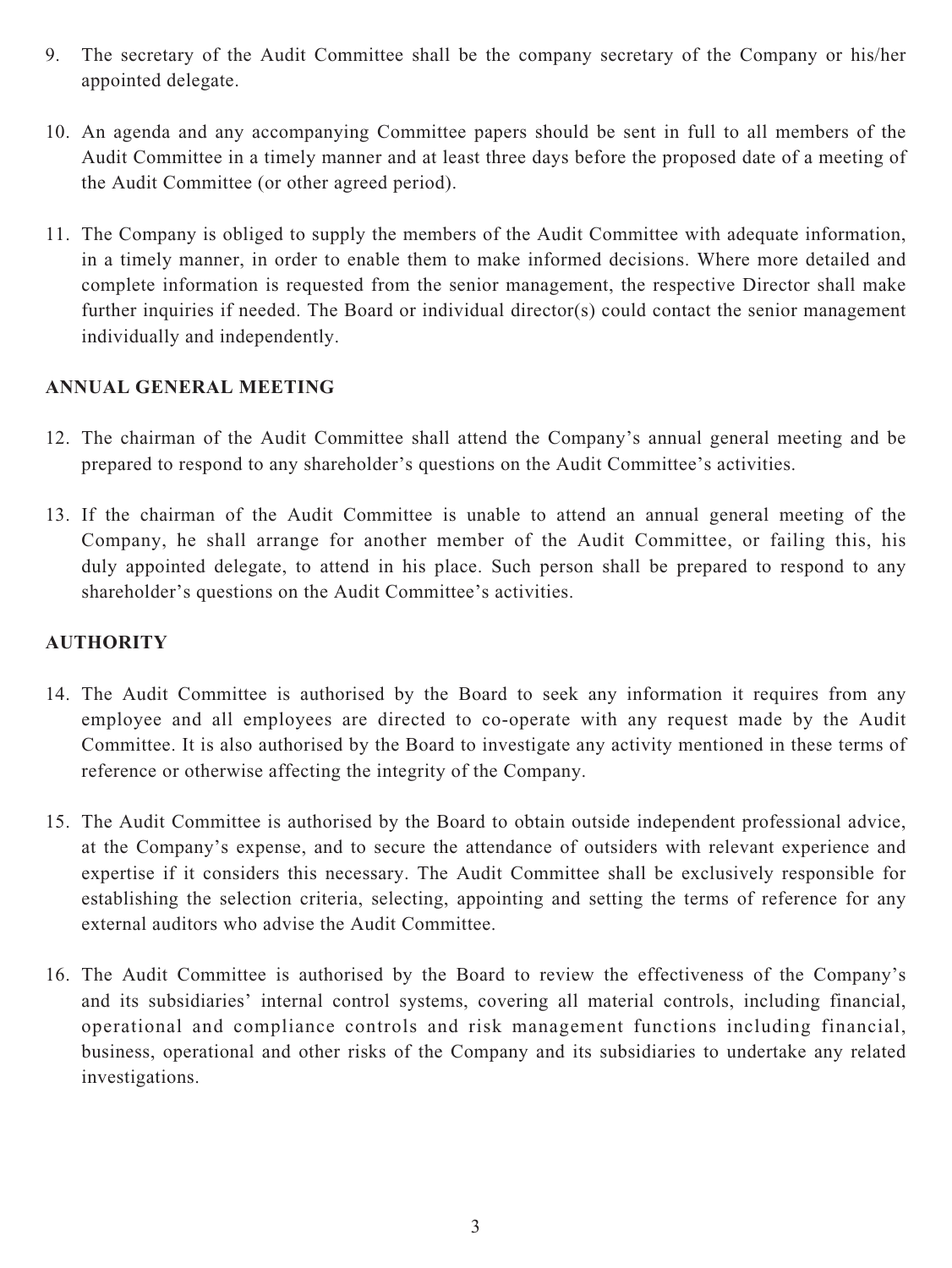#### **DUTIES**

- 17. The duties of the Audit Committee shall include:
	- (a) making recommendations to the Board on the appointment, reappointment and/or removal of the external auditor, and to approve the remuneration and terms of engagement of the external auditor, and to consider any questions of resignation or dismissal of that auditor;
	- (b) reviewing and monitoring the external auditor's independence and objectivity and the effectiveness of the audit process in accordance with applicable standards;
	- (c) developing and implementing policy on the engagement of an external auditor to supply nonaudit services, and to report to the Board, identifying and making recommendations on any matters requiring action or improvement;
	- (d) discussing with the external auditor before the audit commences, the nature and scope of the audit, and ensuring co-ordination where more than one audit firm is involved;
	- (e) discussing problems and reservations arising from the interim and final audits, and any matters the external auditor may wish to discuss;
	- (f) monitoring the integrity of financial statements, annual reports and accounts, interim reports and, if prepared for publication, quarterly reports, and to review significant financial reporting judgments contained in them. In reviewing these reports and before submission to the Board, the Audit Committee should focus particularly on:
		- (i) any changes in accounting policies and practices;
		- (ii) major judgmental areas;
		- (iii) significant adjustments resulting from audit;
		- (iv) the going concern assumptions and any qualifications;
		- (v) compliance with accounting standards; and
		- (vi) compliance with any requirements from the The Stock Exchange of Hong Kong Limited, including but not limited to the Listing Rules and other legal requirements in relation to financial reporting;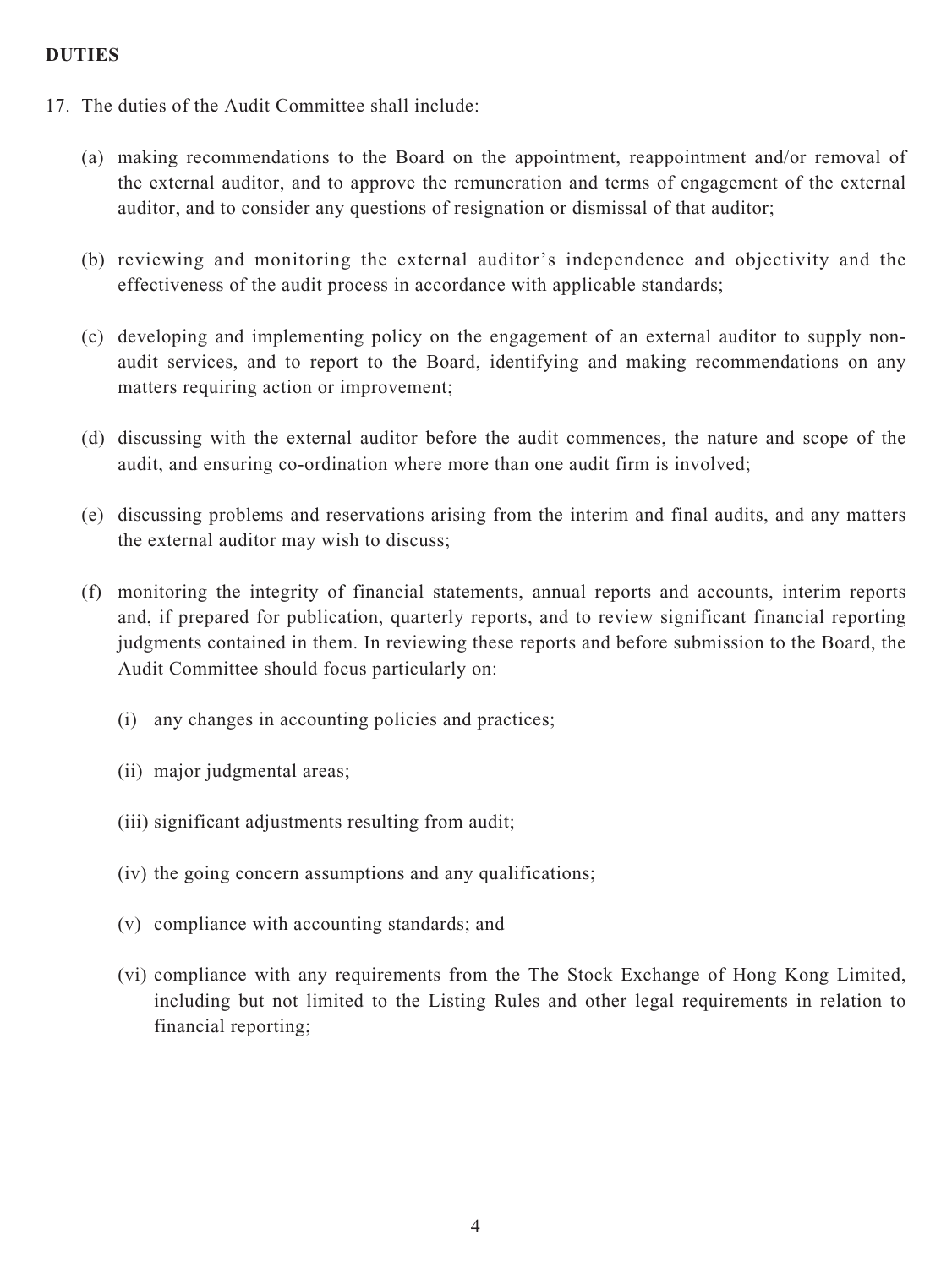- (g) in regard to (f) above:
	- (i) liaising with the Board, chief financial officer, financial controller and the person appointed as the Company's external auditor;
	- (ii) meeting, at least twice a year, with the Company's auditors; and
	- (iii) considering any significant or unusual items that are, or may need to be, reflected in such financial statements, reports and accounts and giving due consideration to any matters that have been raised by the Company's staff responsible for the accounting and financial reporting function, compliance officer or external auditors;
- (h) reviewing the Company's financial controls, internal control and risk management systems;
- (i) discussing the risk management and internal control systems with the senior management and to ensure that the senior management has performed its duties in establishing and maintaining an effective internal control system, including adequacy of resources, staff qualifications and experience, training programmes and budget of the Company's accounting and financial reporting function;
- (j) considering the findings of major investigations on risk management and internal control matters as delegated by the Board or on its own initiative and the senior management's response to those findings;
- (k) where an internal audit function exists, ensuring co-ordination between the internal and external auditors and further ensuring that the internal audit function is adequately resourced and has appropriate standing within the Company, reviewing and monitoring its effectiveness, monitoring the planning of internal audit processes and overseeing the result of the work of the internal audit function;
- (l) reviewing the financial and accounting policies and practices of the Company and its subsidiaries and associated companies at the relevant time or, where the context so requires, in respect of the period before the Company became the holding company of its present subsidiaries and associated companies, the present subsidiaries and associated companies of the Company or the businesses operated by its present subsidiaries and associated companies or (as the case may be) its predecessor;
- (m) reviewing the external auditor's management letter, any material queries raised by the auditor to the senior management about accounting records, financial accounts or systems of control and the senior management's response;
- (n) ensuring that the Board will provide a timely response to the issues raised in the external auditor's management letter;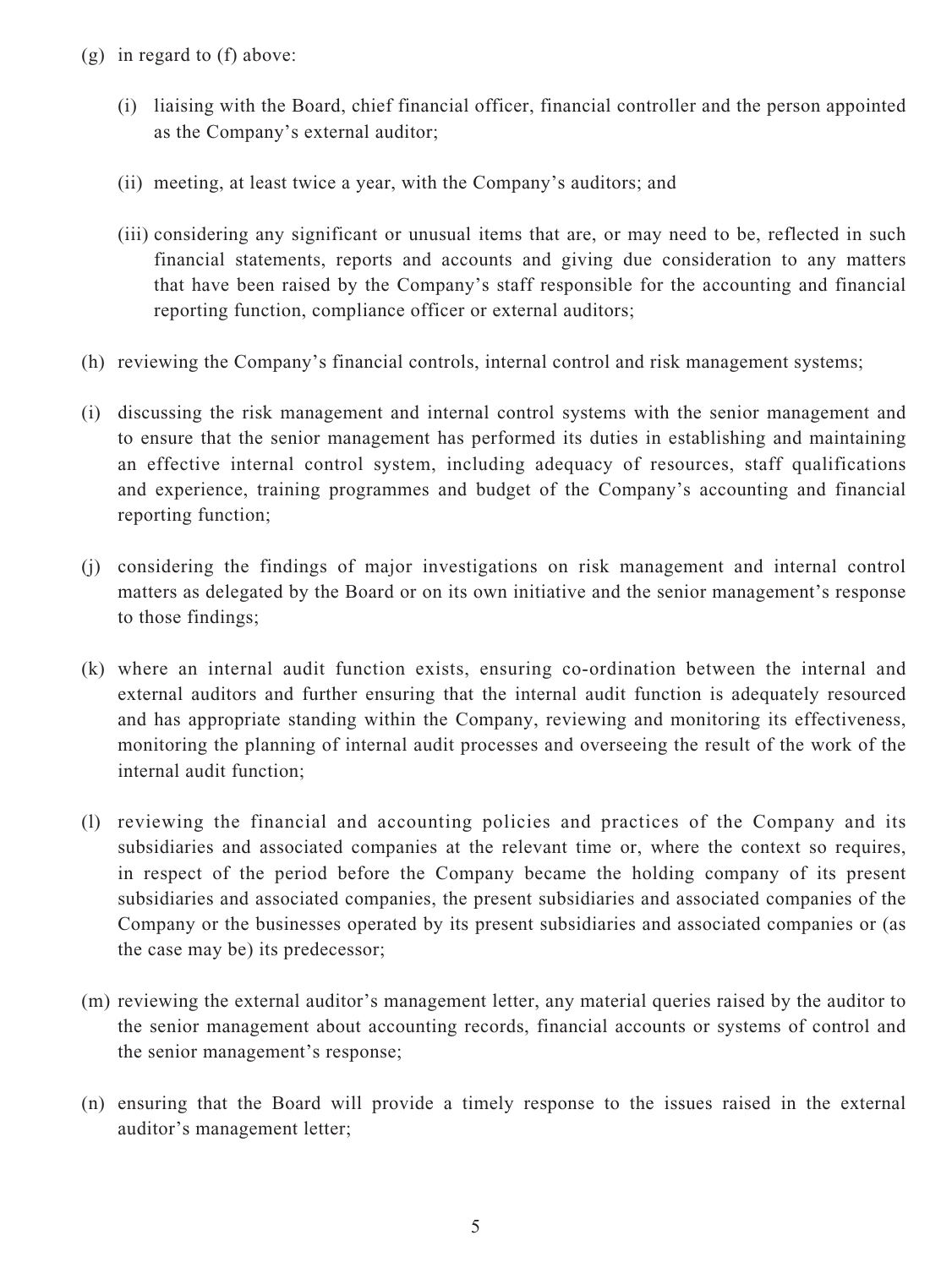- (o) reporting to the Board on the matters set out in these terms of references;
- (p) establishing a whistle-blowing policy and other means that employees and those who deal with the Company can use, in confidence, to raise concerns about possible improprieties in any matters related to the Company and to ensure that proper arrangements are in place for fair and independent investigation of these matters and for appropriate follow-up action;
- (q) acting as the key representative body for overseeing the Company's relation with its external auditor;
- (r) reviewing and monitoring the Company's policies and practices on compliance with legal and regulatory requirements;
- (s) reviewing and monitoring the training and continuous professional development of Directors and senior management;
- (t) developing, reviewing and monitoring the code of conduct and compliance manual (if any) applicable to employees and Directors;
- (u) developing and reviewing the Company's policies and practices on corporate governance and making recommendations to the Board and report to the Board on matters;
- (v) reviewing the Company's compliance with the Corporate Governance Code and disclosure in the Corporate Governance Report;
- (w) reviewing and monitoring the Company's compliance with the Company's whistleblowing policy; and
- (x) considering any other topics, as determined by the Board.
- (y) The Audit Committee has the following functions to safeguard the annual review of the continuing connected transactions:
	- (i) meetings every six months to review the reports on continuing connected transactions;
	- (ii) power to request further information with respect to our Group's continuing connected transactions to be provided by the senior management of our Company as it deems to be appropriate for its review;
	- (iii) authority to appoint any financial or legal advisor as the Audit Committee considers necessary for its review;
	- (iv) decision-making in relation to the continuance or discontinuance of any of our Group's continuing connected transactions in accordance with the results of its review;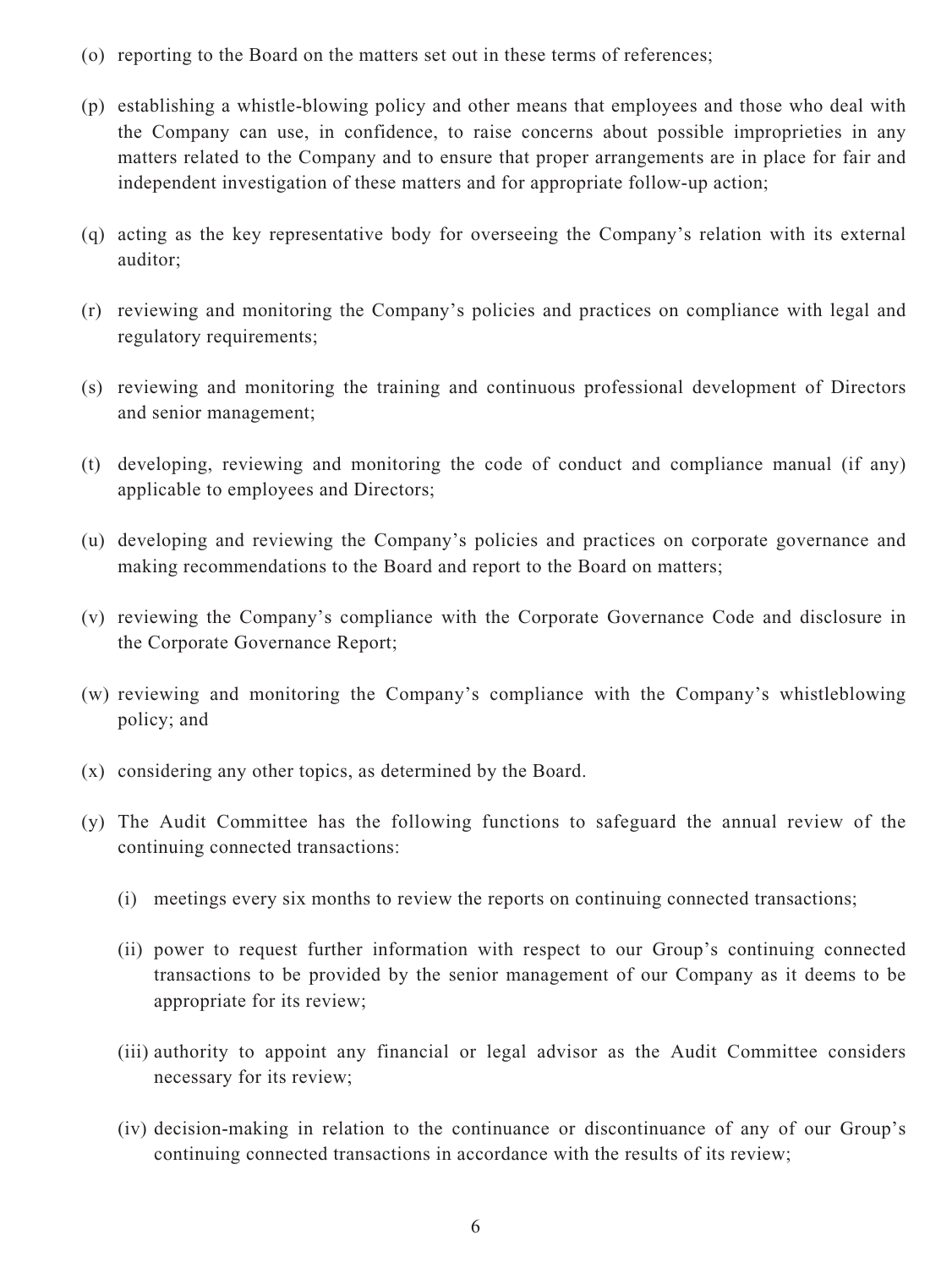- (v) the committee's approval being a condition precedent to the convening of a Board meeting to approve any new continuing connected transactions or the renewal of any continuing connected transactions, as the case may be;
- (vi) formation of its own opinion regarding the enforcement of the continuing connected transaction agreements and disclosure of such opinion in our Company's annual report for each financial year;
- (vii) initiation of legal proceedings against the respective connected persons in the event any of the connected transaction agreements has been materially breached; and
- (viii) the power to require alterations, modifications or changes to the terms of the continuing connected transactions in whatever manner as our Independent Non-executive Directors see fit to ensure all connected transactions are carried out on an arm's length basis.

#### **POST-AUDIT REVIEW ACTIVITIES**

18. In connection with or following the completion of its review of the external audit and internal audit, the Audit Committee or its chairman may in their discretion meet with the external auditor, internal auditors, chief financial officer or financial controller to discuss any changes required in the audit plans for future periods and any other appropriate matters regarding the audit process.

#### **FAILURE TO REACH AN AGREEMENT REGARDING EXTERNAL AUDITORS**

19. Where the Board has taken a different view from the Audit Committee regarding the selection, appointment, resignation or dismissal of the external auditors, the Audit Committee shall submit a statement to the Company explaining its recommendation, which statement will be disclosed by the Company in the Corporate Governance Report in accordance with Appendix 23 of the Listing Rules.

#### **REPORTING PROCEDURES**

- 20. Full minutes of the Audit Committee's meetings should be kept by the secretary of the Audit Committee. The minutes shall be available for inspection at any reasonable time on reasonable notice by any Director.
- 21. Minutes of meetings of the Audit Committee should record in sufficient detail the matters considered by the Audit Committee and decisions reached, including any concerns raised by the Directors, members or dissenting views expressed. Draft and final versions of minutes of such meetings should be sent to all members of the Audit Committee for their comment and records respectively, in both cases within a reasonable time after such meetings.
- 22. Without prejudice to the generality of the duties of the Audit Committee set out above, the Audit Committee shall report back to the Board and keep the Board fully informed of its decisions and recommendations, unless there are legal or regulatory restrictions on doing so.